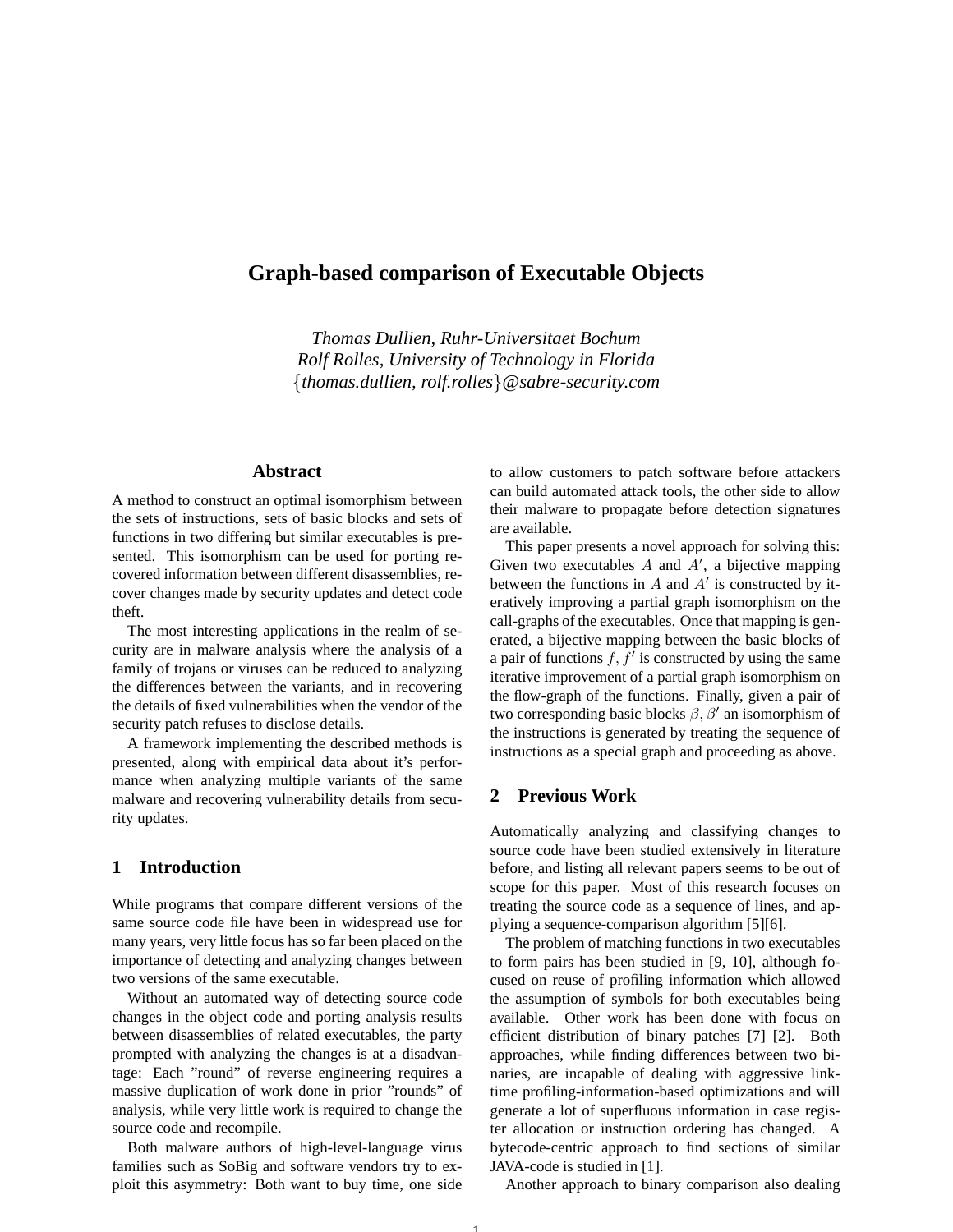with graph isomorphisms was discussed in [8]: Starting from the entry points of an executable basic blocks are matched one-to-one based on instructions present in them. If no matching is possible, a change must have occurred. Due to the reliance on comparing actual instructions, a significant number of locations is falsely identified as changed - the paper mentions that about 3-5 % of all instructions change between two versions of the same executable. Furthermore, the discussed algorithm seems to match weakly in situations where the call-graph has a low connectivity or significant changes in the order of instructions are present.

The work presented in this paper is a direct extension of the methods and code presented in [4].

## **3 Structural Code Analysis**

Comparing different variants of the same executable (or just two arbitrary executables that share a significant amount of code) has to deal with the problem of the same source code being compiled to conceivably very different representations on the assembly level. A number of common changes that occur between two variants of the same executable are:

#### 1. *Different Register Allocation*

Depending on the compiler's optimization settings and the changes in the code, different registers will be assigned to identical instructions.

#### 2. *Instruction Reordering*

Depending on the compiler's modelling of the pipelining of the CPU, individual instructions will be reordered.

3. *Branch Inversion*

In many situations, the compiler will attempt to optimize the alignment of basic blocks by inverting the condition of a branch and exchanging the two basic blocks to which this branch could lead.

Obviously, significantly more severe changes can occur. The main observation on which the methods presented in this paper is built is that the callgraph of an executable stays largely the same<sup>1</sup>, even if compiled with a different compiler and for a different architecture.

Instead of focusing on the concrete assembly level instructions obtained via disassembly, the focus of the presented approach are the structural properties of the executable, specifically the basic abstraction of functions and basic blocks as well as their relation to each other.

## **3.1 Notation**

This paper will use quite a few terms from graph theory, thus a few notations need explaining:

The notation  $\mathfrak{P}(S)$  means the power set of a given set S.

Whenever the word "graph" is used in this paper, it refers to a possibly cyclic directed graph consisting of a set of *nodes* and a set of *edges*. A simple capital letter is used to denote a graph, and the superscripts to the letter are used if either the set of nodes or edges is referred to.

Thus graph G consists of the set of nodes  $G^n := \{G_1^n, \ldots, G_m^n\}$  and the set of edges  $G^e$  :=  $\{G_1^e, \ldots, G_k^e | G_i^e \in G^n \times G^n \}.$ 

For later use, we define the functions

$$
\begin{array}{rcl}\n\text{up} & \colon & G^n \to \mathfrak{P}(G^n) \\
\text{down} & \colon & G^n \to \mathfrak{P}(G^n)\n\end{array}
$$

which map a given node  $G_i^n$  to the subset of  $G^n$  that are direct "parents" of  $G_i^n$  respective to the subset of  $G^n$  that are direct "children" of  $G_i^n$ .

### **3.2 An executable as Graph of Graphs**

We treat the executable as a *graph of graphs*. This means that the executable is viewed as a multi-edged directed graph A which has all functions retrieved from the disassembly as nodes and the call relations between these functions as edges.

Every node  $A_i^n \in A^n$  is a graph itself, with it's nodes consisting of the individual basic blocks in the disassembly and the edges representing their branch relations. Such graphs are usually called *control flow graphs* or short *cfg*.

Each basic block itself (this means each node in the graph represented by  $A_i^n$ ) is a graph as well, albeit of very simple form: A sequence of assembly-level instructions.

### **3.3 Retrieving the information**

In order to retrieve these graphs from an executable, a good disassembly of the binary is needed. The industry standard for disassembly is [3], mainly due to its excellent cross-platform capabilities coupled with a programming interface that allows retrieval of the needed information without knowledge of the underlying CPU or its assembly. This facilitates implementing the described algorithms only once but testing them on executables built for different architectures.

#### **3.3.1 Indirect calls and disassembly problems**

In many cases creating a complete call-graph (which represents all possible relations between the different func-

<sup>&</sup>lt;sup>1</sup>It is known that some modern compilers can change the callgraph significantly through inlining even complex functions. Studying the applicability of the presented methods needs to be done once code generated by these compilers becomes more widely used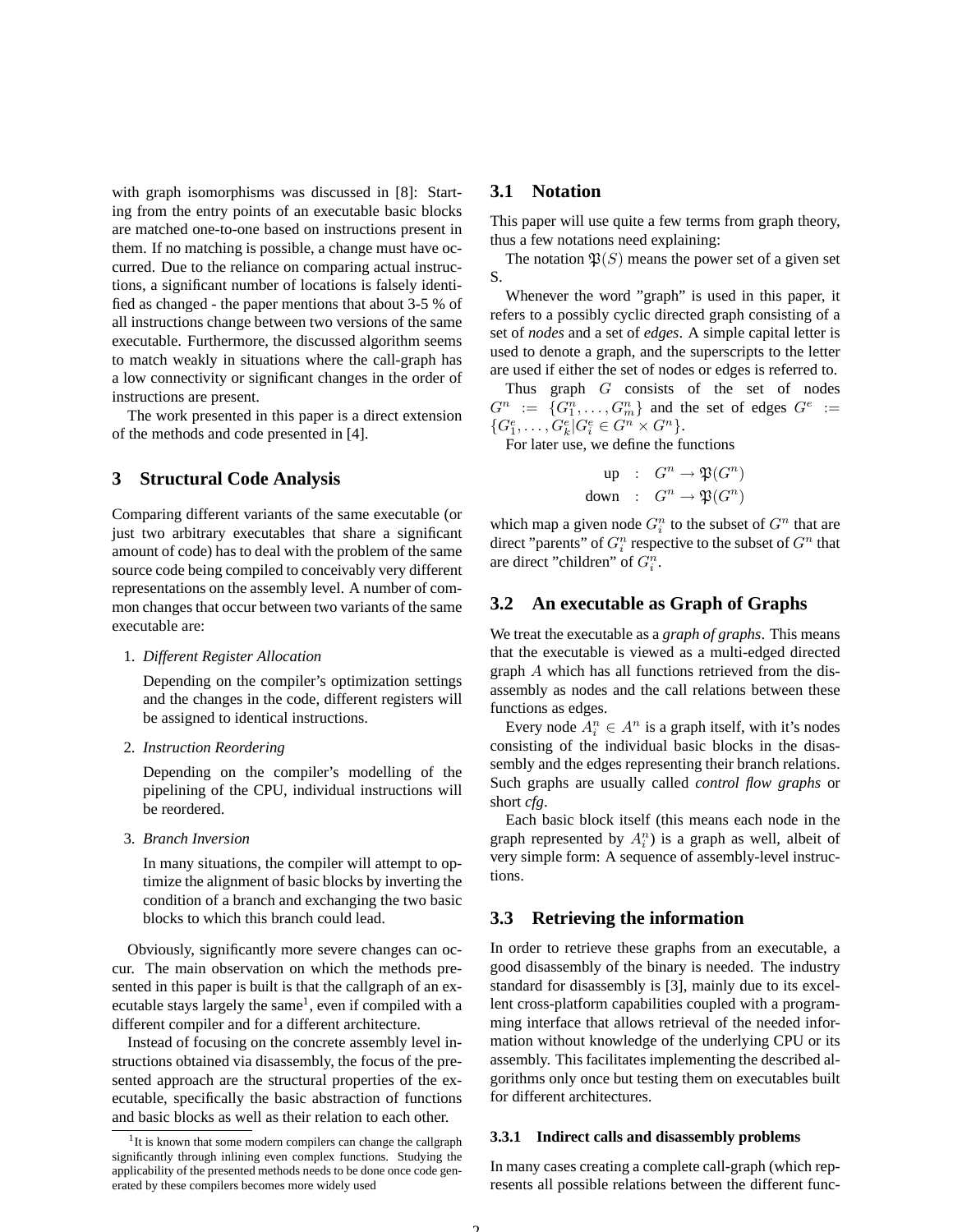tions) from a binary is not trivial. Specifically indirect subfunction calls through tables (very common for example in C++ code that uses virtual methods) are hard to resolve statically.

In the presented approach, such indirect calls whose targets cannot be resolved statically, are simply ignored and treated as a regular assembly-level instruction. In practice, this does not yield many problems. The big risk is to have non-connected sections of the call-graph in which not a single fixedpoint was generated which would lead to that subsection of the graph not being properly matched. Due to the many different properties that can be used to generate fixedpoints (see Section 4), this is not a problem in practice.

## **4 Structural Matching**

The general idea of the presented approach is the following: Given two executables, the graphs  $A$  and  $B$  are constructed. Then a number of "fixedpoints" in the two graphs are created: Two elements (one each from  $A<sup>n</sup>$  and  $B<sup>n</sup>$  are searched that can be easily determined to represent the same item in both executables.

These fixedpoints are used for creating more fixedpoints iteratively until the mapping can no longer be improved.

Once we have matched the maximum number of functions, we can match basic blocks in the same manner. Since we already have an isomorphism that allows us to retrieve two associated functions, we just have to match the nodes of two *cfg*'s by identifying fixedpoints and using that information for matching more and more nodes.

Once we are down to the basic block level, we can treat two matching basic blocks as graph (of a very simple form) again, and construct an isomorphism in much the same manner.

## **4.1 Selectors**

A *Selector* is essentially just a mapping that, given a node  $A_i^n \in A^n$  of a graph and a set of nodes in another graph returns either one element from the given set or the empty set, e.g.

$$
s: A^n \times \mathfrak{P}(B^n) \to B^n \cup \emptyset
$$

The selector's job is to select a single node from a set of given nodes that is most "similar" to  $A_i^n$ , or, if more than one candidates with the same "similarity" exists, to select nothing at all.

It is intuitively clear that the probability of a selector returning an empty set rises with larger input sets.

### **4.2 Properties**

A *Property*  $\pi$  is defined as a mapping that maps two graphs  $A$  and  $B$  to subsets of their node sets:

$$
\pi(A, B) \to (A^{\prime n}, B^{\prime n})
$$
 with  $A^{\prime n} \subset A^n$  and  $B^{\prime n} \subset B^n$ 

The purpose of such a mapping is reducing the size of the sets used by a selector in order to improve the probability for the selector to return a non-empty result.

## **4.3 Graph Isomorphism via fixedpoints and propagation**

#### **4.3.1 Generating fixedpoints**

Given a selector s, an approximate graph isomorphism  $p: A^n \to B^n$  can be constructed by constructing an initial isomorphism  $p_1$  and then using this to construct improved versions until one reaches a result that can not be further improved.

The initial isomorphism  $p_1 : A^n \to B^n$  is constructed by simply defining  $p_1(x) \rightarrow s(x, B^n)$ .

This simple construction can be significantly improved if a number of properties are available. Let  $\Pi = {\pi_1, \ldots, \pi_j}$  be a set of properties. An improved initial isomorphism would be constructed as follows:

$$
\begin{array}{l} \textbf{for} \ \pi \in \Pi \ \textbf{do} \\ \qquad \quad (K, L) \leftarrow \pi(A, B); \\ \textbf{for} \ x \in K \ \textbf{do} \\qquad \quad \textbf{define} \ p_1(x) \rightarrow s(x, L) \\ \textbf{end} \end{array}
$$

**4.3.2 Propagation of fixedpoints**

Given the initial mapping  $p_1$ , further improved isomorphisms  $p_i$  can now be constructed iteratively in the following manner:

```
Input: p_{n-1}, s, A, B
Result: p_nS \leftarrow \{x \in A^n | p_{n-1}(x) \neq \emptyset \};for x \in S S do
    P \leftarrow \text{up}(x)K \leftarrow up(p_{n-1}(x));for y \in P do
         if s(y, K) \neq \emptyset then
          | definep_n(y) \to s(y, K)end
    end
end
```
In plain words the above algorithm retrieves nodes for which  $p_{n-1}$  has a useful mapping, and then examines only the sets nodes that are direct "parents" of a node and it's image under  $p_{n-1}$ . Since these sets are significantly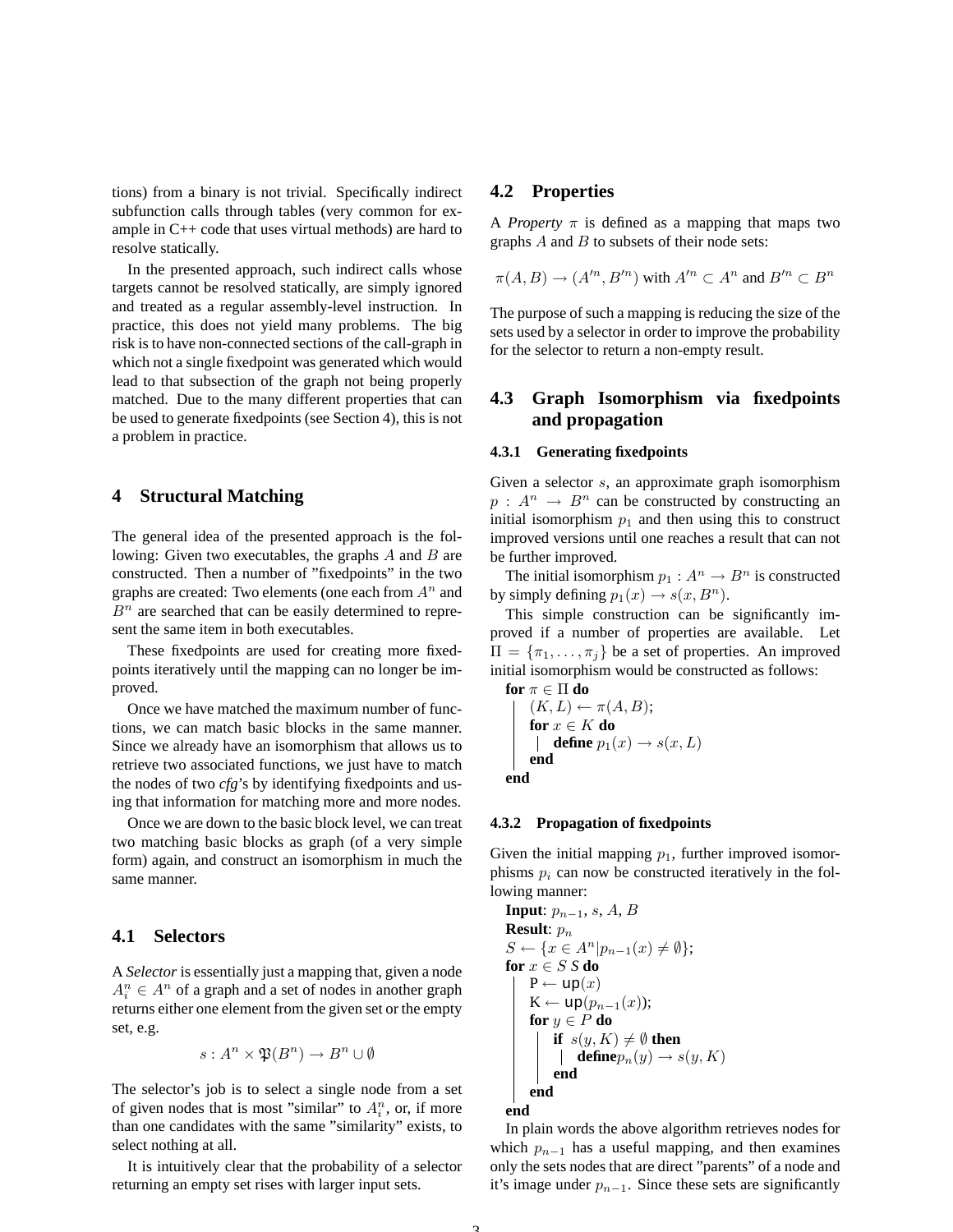smaller than the sets examined beforehand, the odds for s returning a non-empty result are enhanced.

The above algorithm can clearly be run with *down* instead of *up*, and best results are achieved by alternating between the two.

### **4.4 Small Primes Product (SPP)**

One of the most common changes between two basic blocks in two executables is a change in instruction ordering. An algorithm to quickly determine if two basic blocks (or even two functions) have the same instructions (but possibly in different order) is therefore of high value – it can be directly used to generate additional initial fixedpoints.

#### **4.4.1 The problem**

To phrase the problem more concisely:

Let  $A := {\alpha_1, \ldots, \alpha_m}$  be an alphabet with m different elements. Let  $\mathbb{S}_n$  be the permutation group in n elements. Given two words of length n, say,  $a, b \in A^n$ , one wants to determine if a permutation  $\sigma \in \mathbb{S}_n$  exists so that  $\sigma(\mathfrak{a}) = \mathfrak{b}$ . We will denote the k-th letter of a word  $\mathfrak{a}$ by writing  $a_k$ .

#### **4.4.2 A first solution**

Let  $P_m := \{3, \ldots, \rho_m\}$  be the set of the first m odd prime numbers. Furthermore consider the mapping

$$
\tau: \mathcal{A} \to P_m, \quad \tau(\alpha_i) \rightsquigarrow \rho_i
$$

which assigns a unique small prime number to each element in the alphabet. We then calculate the product of all letters in a, b and verify that

$$
\prod_{i=1}^n \tau(\mathfrak{a}_i) = \prod_{i=1}^n \tau(\mathfrak{b}_i)
$$

The above condition is equivalent to the existence of a σ with σ(a) = b because of the uniqueness of prime decompositions and the fact that multiplication is commutative.

### **4.4.3 Adjusting to reality: mod** 2 <sup>64</sup> **arithmetic**

Unfortunately large integer arithmetic is rather expensive, and the above method is thus not directly feasible for real-world applications. If we limit all arithmetic above to calculations mod  $2^{64}$ , we can use the normal in-register multiplication of our x86-CPU. This removes the expense of large integer arithmetic at the cost of risking to claim falsely that a  $\sigma$  with  $\sigma(\mathfrak{a}) = \mathfrak{b}$  exists.

Quantifying the exact risk is tricky as it depends on the probabilities of the occurrence of a particular  $\alpha$ . We can nonetheless calculate an upper boundary for the risk of a false claim under the assumption that all  $\alpha \in A$  occur with identical probability.

For any given word c the following inequation holds:

$$
\prod_{i=1}^{n} \tau(\mathfrak{c}_i) \leq p_m^n \tag{1}
$$

The proposed algorithm will falsely claim that  $\sigma$  with  $\sigma(\mathfrak{a}) = \mathfrak{b}$  exists if and only if

$$
\prod_{i=1}^{n} \tau(\mathfrak{a}_i) = k2^{64} + c \tag{2}
$$

$$
\prod_{i=1}^{n} \tau(\mathfrak{b}_{i}) = j2^{64} + c \tag{3}
$$

with  $k \neq j, c < 2^{64}, \mathfrak{a} \neq \mathfrak{b}$ . We can assume without loss of generality that  $k > j$ . From the above it becomes evident that there is a maximum of  $k - 1$  values of  $\prod_{i=1}^{n} \tau(\mathfrak{b})$  which satisfy equation (3). From (1) it follows that

$$
k\leq \frac{p_m^n}{2^{64}}
$$

The total number l of words  $c_{(1)}, \ldots, c_{(l)} \in \mathcal{A}^n$  for which

$$
\prod_{i=1}^n \tau(\mathfrak{c}_{(1),1}) \neq \cdots \neq \prod_{i=1}^n \tau(\mathfrak{c}_{(l),1})
$$

holds is given by  $l = \begin{pmatrix} n+m-1 \\ n \end{pmatrix}$ n as we can model the above product as a simple combination with repetition.

We can thus claim that the odds  $\rho$  of two randomly chosen words  $a \neq b$  satisfying

$$
\prod_{i=1}^{n} \tau(\mathfrak{a}_i) \equiv \prod_{i=1}^{n} \tau(\mathfrak{b}_i) \quad \mod 2^{64}
$$

is smaller or equal to

$$
\left(\frac{p_m^n}{2^{64}} - 1\right) \left(\begin{array}{c} n+m-1\\n \end{array}\right)^{-1} = \left(\frac{p_m^n}{2^{64}} - 1\right) \frac{(m-1)!n!}{(n+m-1)!}
$$

One should keep in mind that this is a very rough upper boundary which can be improved significantly. Such improvement would be beyond the scope of this paper.

The important conclusion to draw is that using the proposed method on an alphabet with 100 elements is definitely safe for words that are shorter than 14 elements, and very likely for a significant stretch beyond that.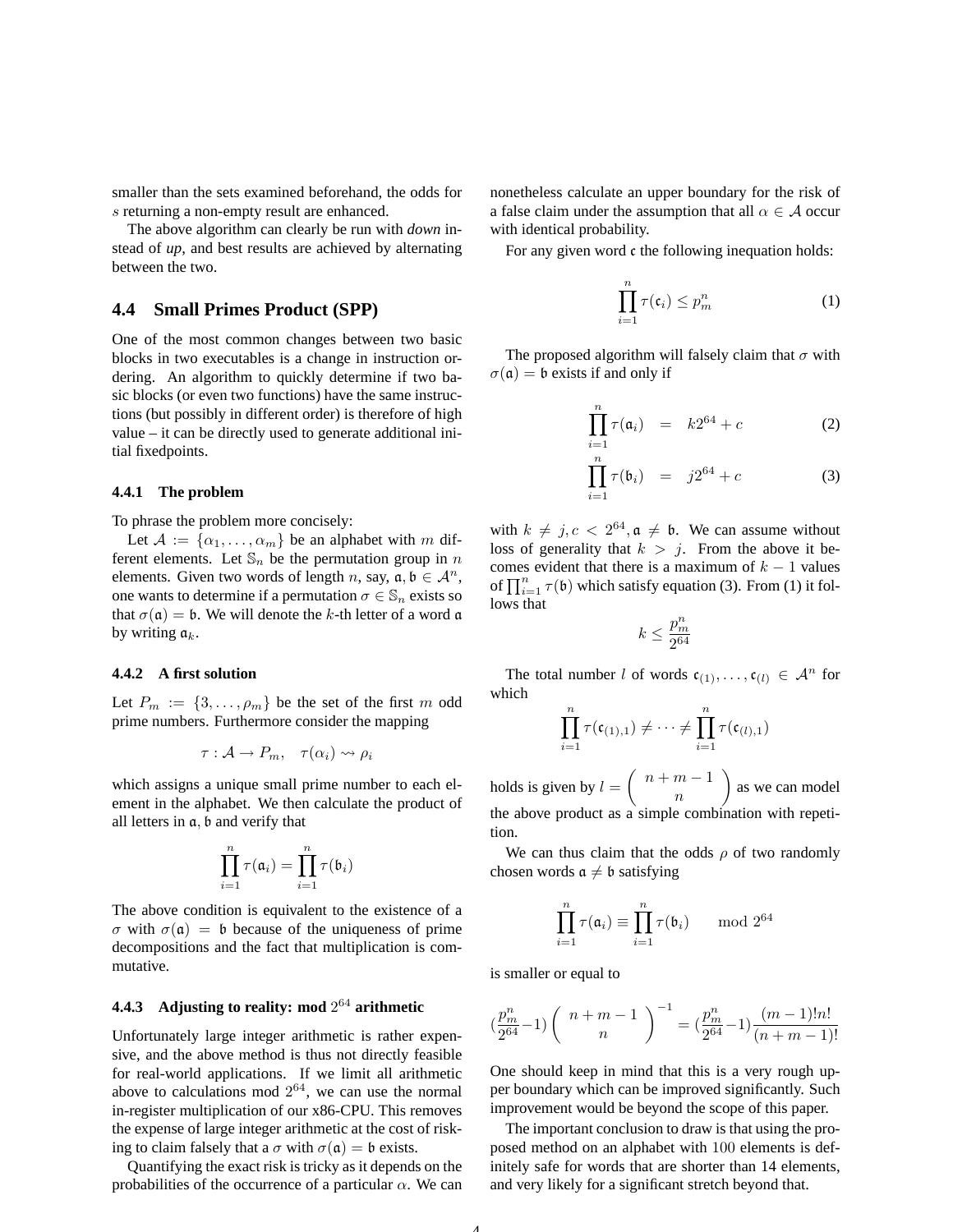#### **4.4.4 SPP and code similarity**

Our implementation uses SPP for identifying sequences of instructions with matching mnemonics. We use the disassembler-assigned index for each mnemonic to index into a table with small primes, and calculate the result as an *unsigned long long*. This is done on both the function and the basic block level.

### **4.5 Example Selectors and Properties**

### **4.5.1 Generic Properties**

Many different properties can be thought of. In our example implementation, we have used several different properties for graphs  $A, B$  to good effect, with the best results coming from combining all of the below.

All mappings are in the form of

$$
\pi_1: (A^n, B^n) \to (\{A^n_i, \ldots, A^n_k\}, \{B^n_j, \ldots, B^n_l\})
$$

with certain criteria that the  $A_i^n, B_i^n$  have to fulfill. For brevity we only list the criteria and a short explanation of their meanings:

#### 1. *k-Indegree Nodes / k-Outdegree Nodes*

$$
\sharp(\mathsf{up}(A_i^n))=k\text{ and }\sharp(\mathsf{up}(B_i^n))=k
$$

This means that we select nodes whose indegree is exactly k. Replacing *up* with *down* yields all nodes with outdegree of excatly  $k$ . Note that selecting a  $k$ of zero will retrieve all root (or alternatively all leaf) nodes.

2. *Recursive Nodes*

$$
A_i^n \in \text{up}(A_i^n) \text{ and } B_i^n \in \text{up}(B_i^n) = 0
$$

This selects nodes that have a link to themselves, selecting only functions that recursively call themselves.

#### **4.5.2 Properties specific to callgraphs**

Most properties are not specified on abstract graphs but use the underlying assembly code for specifying properties like the following:

1. *Same Name*

Clearly the most obvious property: Many nodes in the callgraph of an application will have names, either from debug information that is available or because of import/export information in the executable.

2. *Same String Reference*

Nodes in the callgraph can be selected by common string references, indicating functions that all contain code referring to the same string.

3. *Same SPP*

Nodes in the callgraph can be selected by common SPP.

#### **4.5.3 Properties specific to CFGs**

Both the *Same String Reference* and the *Same SPP* property can be directly applied to CFGs. In addition to these two, the following property has shown to be useful:

1. *Same subfunction call*

Nodes in the CFG may contain calls to subfunctions.

At the point where CFG-isomorphisms are calculated, a good isomorphism  $p_c$  for the callgraph is already available. One can therefore select nodes that call subfunctions that are the same under  $p_c$ .

#### **4.5.4 Properties specific to the Instruction-level**

When matching instructions on the instruction-levelgraph (which is in essence just a sequence), the *same string reference* and *same subfunction call* properties are used.

#### **4.5.5 A selector for the callgraph**

We associate a 3-tuple with each node in the callgraph. This 3-tuple consists of the number of basic blocks in the function, the number of edges linking them to form the CFG, and the number of subfunction calls found in the basic blocks.

The selector for callgraph nodes works simply as follows: The 3-tuples are interpreted as simple vectors in euclidian space, and the euclidian distance between the tuple of each element in the supplied set and the tuple of the supplied element is calculated. If a unique tuple with minimal distance is found, the selector returns the associated node.

More formally:

$$
s_c(x,A):=\left\{\begin{array}{c}a \text{ if } \exists_{a\in A} \forall_{b\in A, b\neq a} |x-a|<|x-b|\\ \emptyset \text{ else}\end{array}\right.
$$

#### **4.5.6 A selector for the CFGs**

In the case of *cfg*s we work again with 3-tuples of natural numbers. The construction of this selector is based on the observation that for small changes in the function,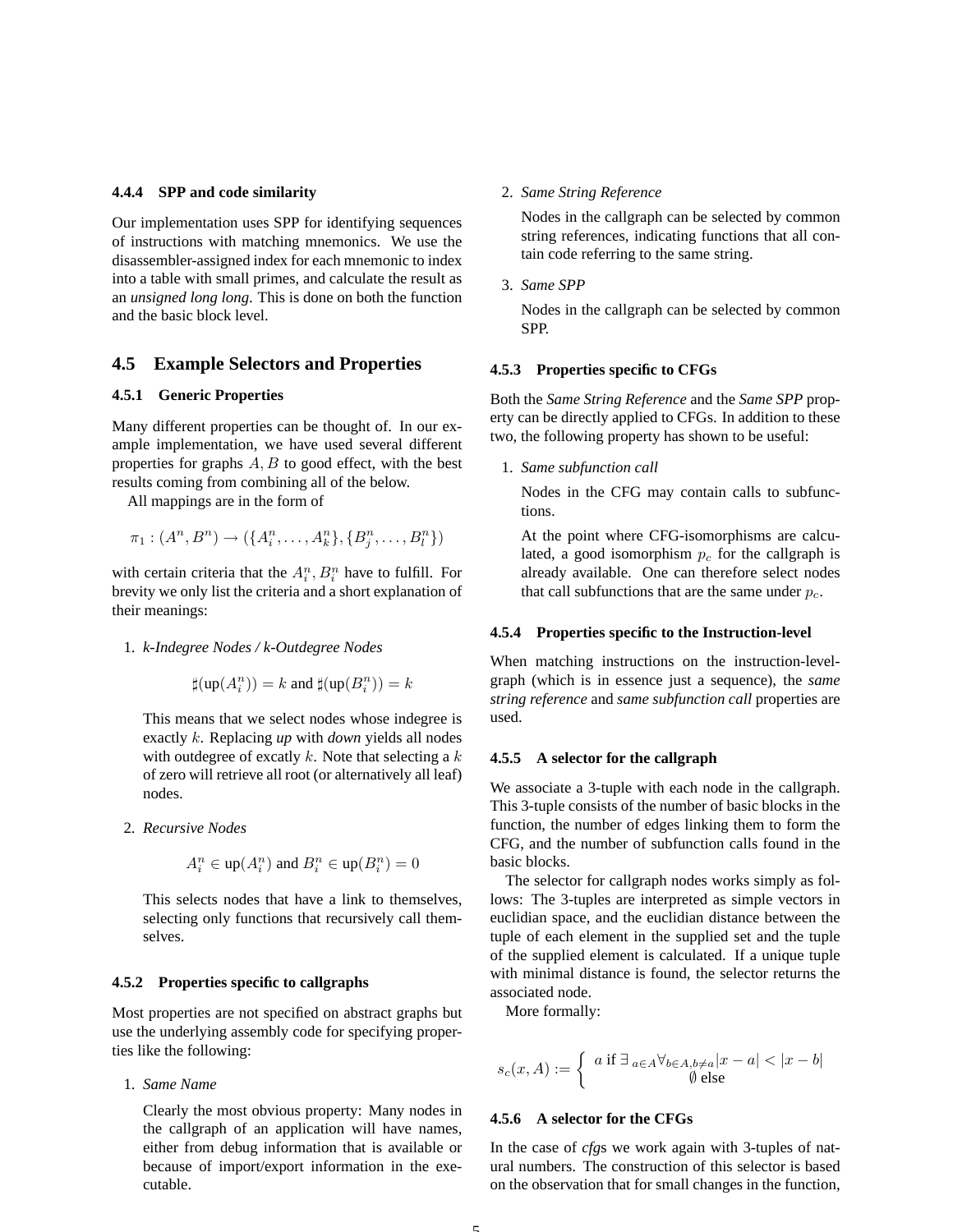the changes to the *cfg* are often localized to a region of the graph. This implies that for a given basic block  $a$ , the change will be either *below* or *above* that block. This implies that either the number of basic blocks on the shortest path *to* a or the number of basic blocks on the shortest path *from* a to the end of the function remains constant.

The second observation was that most functions include a significant amount of error checking which is represented in the *cfg* as paths bypassing most of the functions and jumping directly to the exit node.

We thus associate a 3-tuple with each node in the *cfg*. This 3-tuple consists of the number of blocks on the shortest path to a function exit, of the number of blocks on the shortest path from the functions entry point, and the number of subfunction calls made in that basic block.

The disadvantage with this approach is that an inserting a basic block into the *cfg* can skew the signature of all blocks that are dominated by it.

In order to deal with this issue, a special selector is used: It takes a special  $\delta$ -Parameter. The definition is more or less the same as in the calltree situation then:

$$
s_c(x, A, \delta) :=
$$
  

$$
\left\{ a \text{ if } \exists_{a \in A} \forall_{b \in A, b \neq a} |x - (a + \delta)| < |x - (b + \delta)| \right\}
$$
  

$$
\emptyset \text{ else}
$$

During the propagation of fixedpoints as described in 4.3.2, the  $\delta$  parameter is calculated by calculating the difference between the two signatures in the fixedpoint.

#### **4.5.7 A selector for the Instruction-Level**

For building the instruction-level isomorphism, we essentially take the distance to the entry and the distance to the exit of a basic block as signature and apply the same algorithm as described above.

### **5 Applications**

The capability of building an isomorphism down to the instruction level offers many interesting applications.

# **5.1 Porting comments for analysis of malware variants**

For demonstration purposes, we obtained two samples of the Bagle trojan, specifically Bagle.X and Bagle.W. A thorough analysis of the Bagle.W-sample was conducted, with a detailed disassembly in which all functions were properly named and most of the database thoroughly commented.

We then produced an untouched disassembly of Bagle.X: No meaningful function names were present, and the disassembly was completely uncommented.

After running our implementation of the described algorithms on the two disassemblies, all but 6 functions in the untouched disassembly had been successfully associated with their counterpart in the already-analyzed disassembly. Furthermore, only 3 functions had changed in any significant manner.

Out of the 1524 comments in the matched functions, all but 10 were successfully transferred between the disassemblies.

All in all, the task of analyzing the Bagle.X variant was reduced to examining three changed functions and six (very small) unmatched functions. Almost all function names and comments that had been created for the previous database could be re-used. Running our analysis took less than 30 seconds.

### **5.2 Recovering vulnerability information**

#### **5.2.1 H323ASN1.DLL**

After the NISCC published information about vulnerabilities in multiple H.323 parsers, the question arose where the relevant mistake in Microsofts ISA Server product was. Microsoft refuses to publish detailed information about the vulnerability they fix. According to the NISCC report, the problem was located in ASN.1 decoding.

Both the pre- and post-patch versions of H323ASN1.DLL were analyzed, and a total of 8 changed functions (out of 1655) detected.

The changes could be classified into two cathegories:

- 1. Introduced sanity checks on untrusted values specifying the number of words to decode from an ASN.1 stream
- 2. Introduced sanity checks prior to calls to ASN1PERDecZeroTableCharStringNoAlloc()

In the second case, a 32-bit integer from the ASN.1 stream is passed on to ASN1PERDecZeroTableCharStringNoAlloc() as second argument. The patched variant introduces a range check to make sure this second argument is smaller than 129.

A closer inspection of ASN1PERDecZeroTableCharStringNoAlloc()

reveals that the function calculates the size of memory allocation based on the formerly untrusted value – an attacker was able to set this value in a manner that the calculation would exceed MAXUINT and thus be of very small size. The subsequent copy-operation would then corrupt the heap, allowing an attacker to gain control in the next round of heap consolidation. Instead of fixing the issue at the core (e.g. in the MSASN1.DLL library),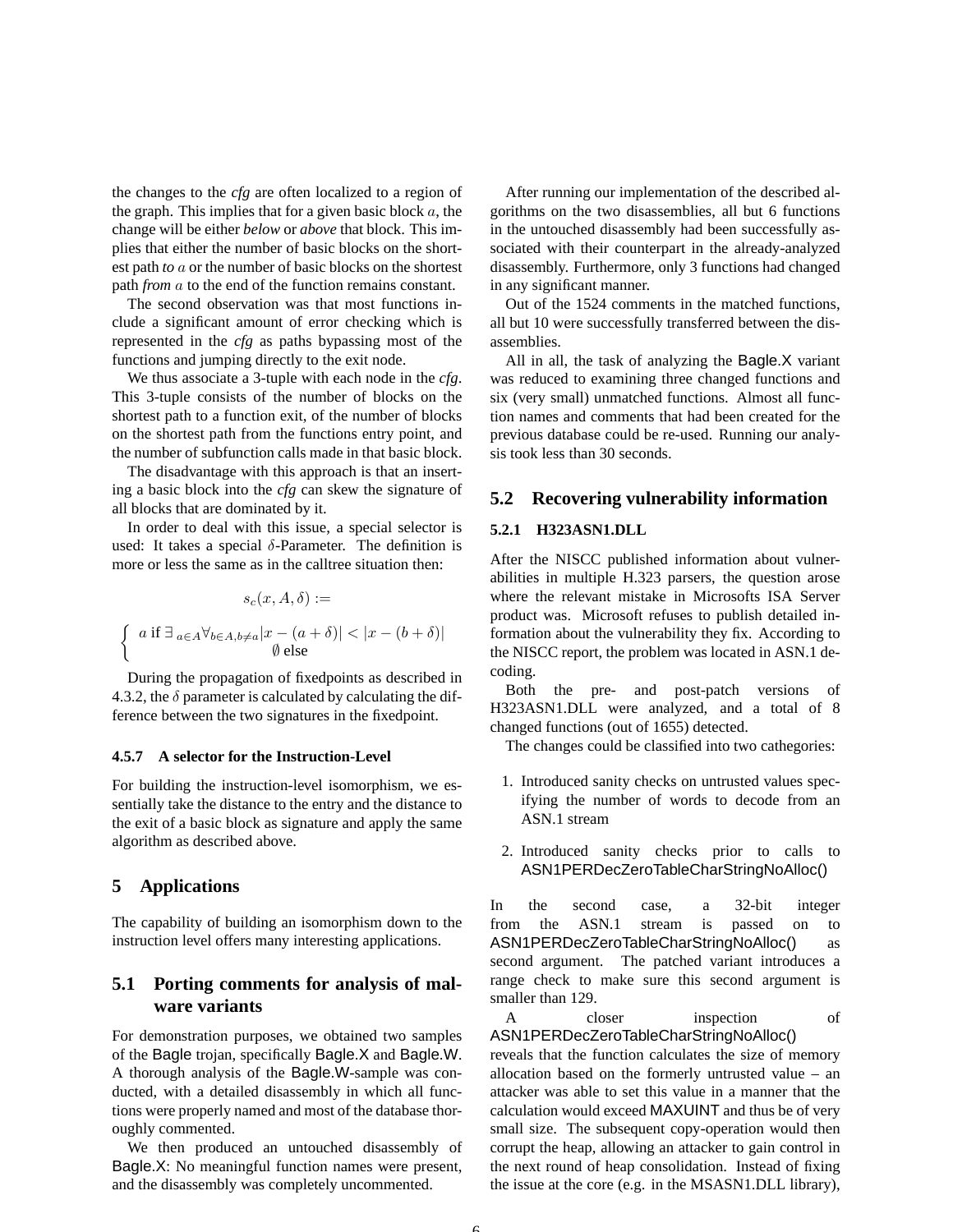a range check was added into the calling application (H323ASN1.DLL).

The update thus disclosed to an examining party that every call to ASN1PERDecZeroTableCharStringNo-Alloc() needs to have argument checking done *before* the call is issued. A short system-wide scan was conducted to see if other applications besides ISA Server use the relevant function in dangerous way. Two other instances were found: The Windows-internal H.323 Multimedia Provider Library (which allows arbitrary applications to easily process H.323 data) and Microsoft's Video Conferencing Software Netmeeting. Neither does proper range checking on the function in question.

The result was that the update to H323ASN1.DLL fixed one bug but alerted anyone with the capability to analyze patches to two further remotely exploitable vulnerabilities which were not fixed at the time.

Microsoft was contacted and the issues were fixed a few months later, in MS04-11.

The total analysis took less than 3 hours time, the actual running time of the algorithms less than 5 minutes.

#### **5.2.2 SSL/PCT Parser**

In April, Microsoft issued an update to SCHAN-NEL.DLL, the library responsible for handling SSL communication. According to their security bulletin, they removed a security problem that allowed attackers to take full control of any computer running an SSLbased server. No technical details were provided, except that the problem itself lay in a part of the library responsible for parsing PCT packets<sup>2</sup>.

More than 20 changed functions were detected in total, but only one with a name that implied it was involved with PCT parsing. An examination of the function Pct1-SrvHandleUniHello() revealed that the old version had taken a string, NOT'ed every character and appended it to the original string. The new version was changed in such a manner that it ensured the combined string would not exceed 32 characters.

Detecting and understanding the vulnerability (a vanilla stack-smash with EIP overwrite) took less than 30 minutes. Subsequently, code was constructed to reach the appropriate location in the binary. Within 5 hours, EIP could be overwritten with an arbitrary value, and within 10 hours of the start of the analysis, a program that reliably exploited the vulnerability was created.

### **6 Summary**

It has been shown that nondisclosure of vulnerability information is not a promising deterrent to would-beattackers and that security updates can be reverse engineered in relatively little time (given the right tools). It has furthermore been shown that special care has to be taken when releasing security updates, as the information in the patch has to be assumed to be public. An incomplete bugfix can do more harm than good by disclosing the existence of other (unfixed) bugs along with the fix.

The presented work furthermore implies that the common practice of leaving one or two weeks between the publication of a security update and installing the patch is highly dangerous.

Leaving the politics of vulnerability disclosure out, it has been shown that analysis of binaries based only on structural properties of the code is a promising field of research, as it allows analysis of executable code without the need to abstract to an intermediate language or CPUspecific analysis engines.

### **References**

- [1] Brenda S. Baker and Udi Manber. Deducing similarities in java sources from bytecodes. pages 179– 190, 1998.
- [2] Brenda S.Baker, Udi Manber and Robert Muth. Compressing differences of executable code. In *ACMSIGPLAN Workshop on Compiler Support for System Software (WCSS)*, pages 1–10, 1999.
- [3] DataRescue. IDA Pro disassembler *http://www.datarescue.com/idabase*.
- [4] Halvar Flake. Structural comparison of executable objects. In *DIMVA*, pages 161–173, 2004.
- [5] Daniel S. Hirschberg. Algoritms for the longest common subsequence problem. *J. ACM*, 24(4):664–675, 1977.
- [6] James W. Hunt and Thomas G. Szymanski. A fast algorithm for computing longest common susequences. *Commun. ACM*, 20(5):350–353, 1977.
- [7] Pocket Soft Inc. RTPatch software update tool *http://www.pocketsoft.com/whitepapers/whitepaper.html*.
- [8] Todd Sabin. Comparing binaries with graph isomorphisms *http://razor.bindview.com/publish/papers/comparingbinaries.html*.
- [9] Scott McFarling Zheng Wang, Ken Pierce. Bmat - a binary matching tool for stale profile propagation. *The Journal of Instruction-Level Parallelism (JILP)*, 2, May 2000.

 ${}^{2}$ PCT is a legacy-protocol that was obsoleted by TLS and is supported for legacy browsers